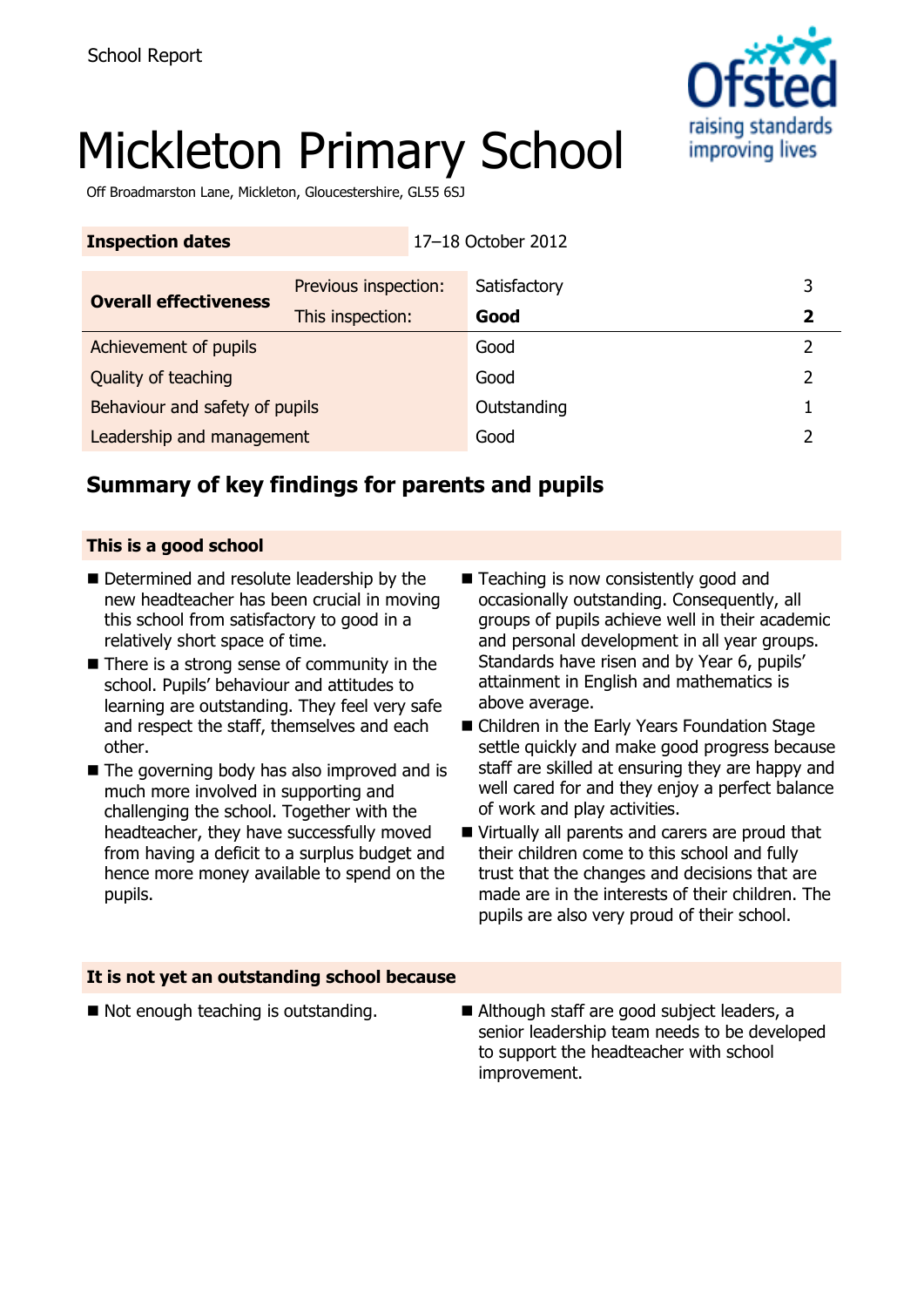# **Information about this inspection**

- The inspector observed teaching and learning in nine lessons taught by six teachers and accompanied the school to the local Methodist church for their annual Harvest Festival service.
- The inspector had meetings with staff, groups of pupils, and members of the Governing Body and held a telephone conversation with a representative from the local authority.
- The inspector looked at a range of evidence including: the school's improvement plan; the school's data for tracking pupils' progress; monitoring reports and the work pupils were doing in their books.
- The inspector observed pupils' behaviour and scrutinised the school's safeguarding procedures.
- The inspector heard pupils from Year 1 and Year 4 read, attended a guided reading session in the Year 5 and 6 class and made short observations on the teaching of phonics (sounds that letters make) in the Reception class.
- The inspector met some parents informally at the start and end of the school day and took into account the responses to the school's own survey. There were 38 responses from parents and carers to the on-line questionnaire (Parent View).

# **Inspection team**

Joyce Cox, Lead inspector **Additional inspector**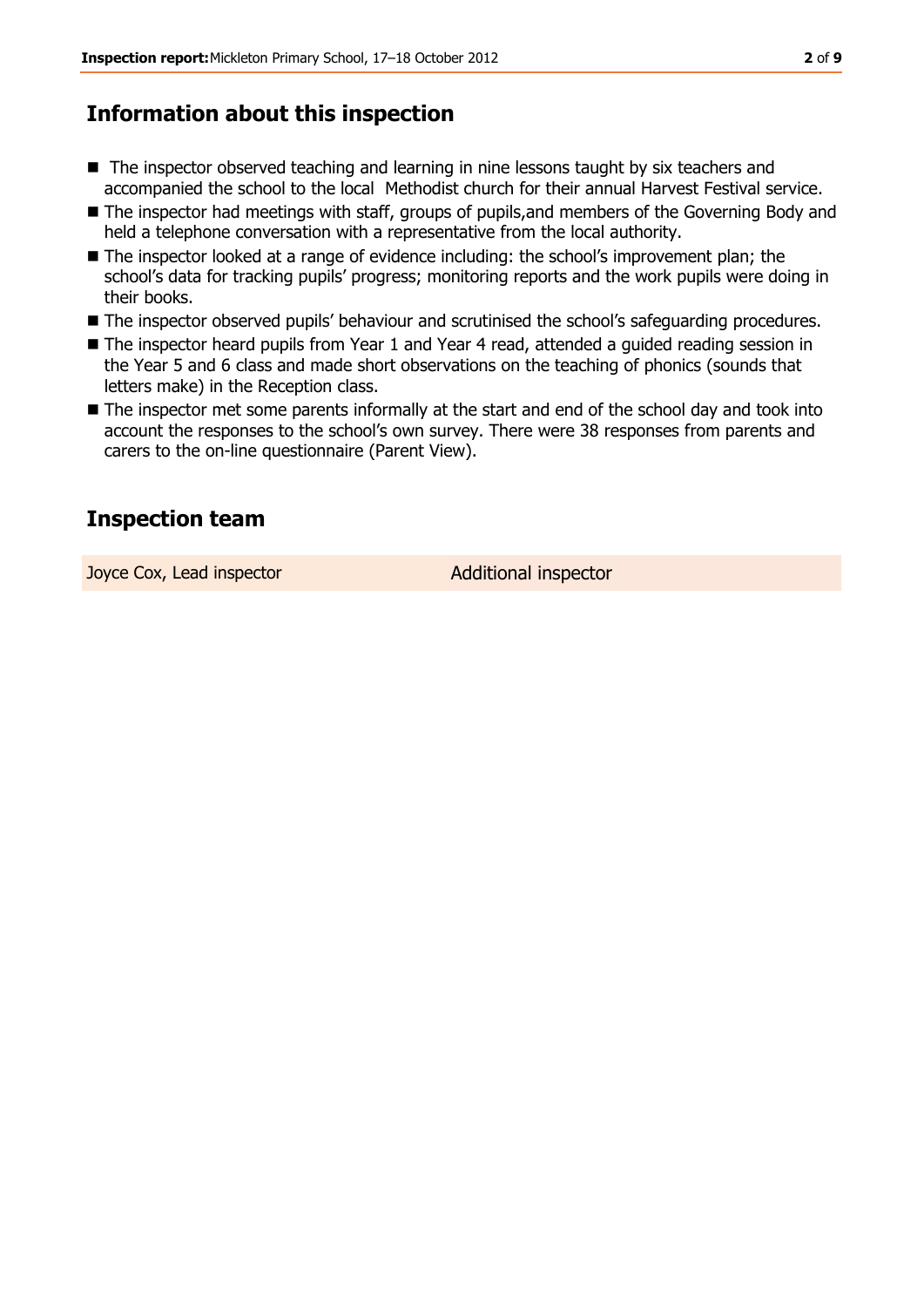## **Full report**

# **Information about this school**

- This is a smaller than average-sized primary school set in a rural village.
- Children in the Early Years Foundation Stage are taught in the Nursery and Reception classes.
- Older pupils are taught in three mixed age-group classes: a Year 1 and Year 2 class; a Year 3 and Year 4 class; and a Year 5 and Year 6 class.
- The vast majority of pupils (96%) come from White British backgrounds.
- The proportion of pupils known to be eligible for the pupil premium, which provides additional funding for children in local authority care and pupils known to be eligible for free school meals, is well below the national average.
- $\blacksquare$  The proportion of pupils who have special educational needs supported at school action, school action plus or with statements of special educational needs is similar to the national average. These needs include moderate learning and speech and language difficulties.
- The school has exceeded the government's current floor standards, which set the minimum expectations for pupils' attainment and progress, over the last four years.
- Since the previous inspection, the school has had a new headteacher and three new teachers and there has been a complete reorganisation of staffing. The number of pupils has risen from 86 in 2009 to -105 in 2012.

# **What does the school need to do to improve further?**

- $\blacksquare$  Improve the quality of teaching to outstanding by:
	- agreeing what makes an outstanding lesson and sharing and celebrating best practice
	- ensuring all lessons are taught at a lively pace and instantly inspire and enthuse all pupils.
- **Develop a senior leadership team to assist the headteacher with school improvement.**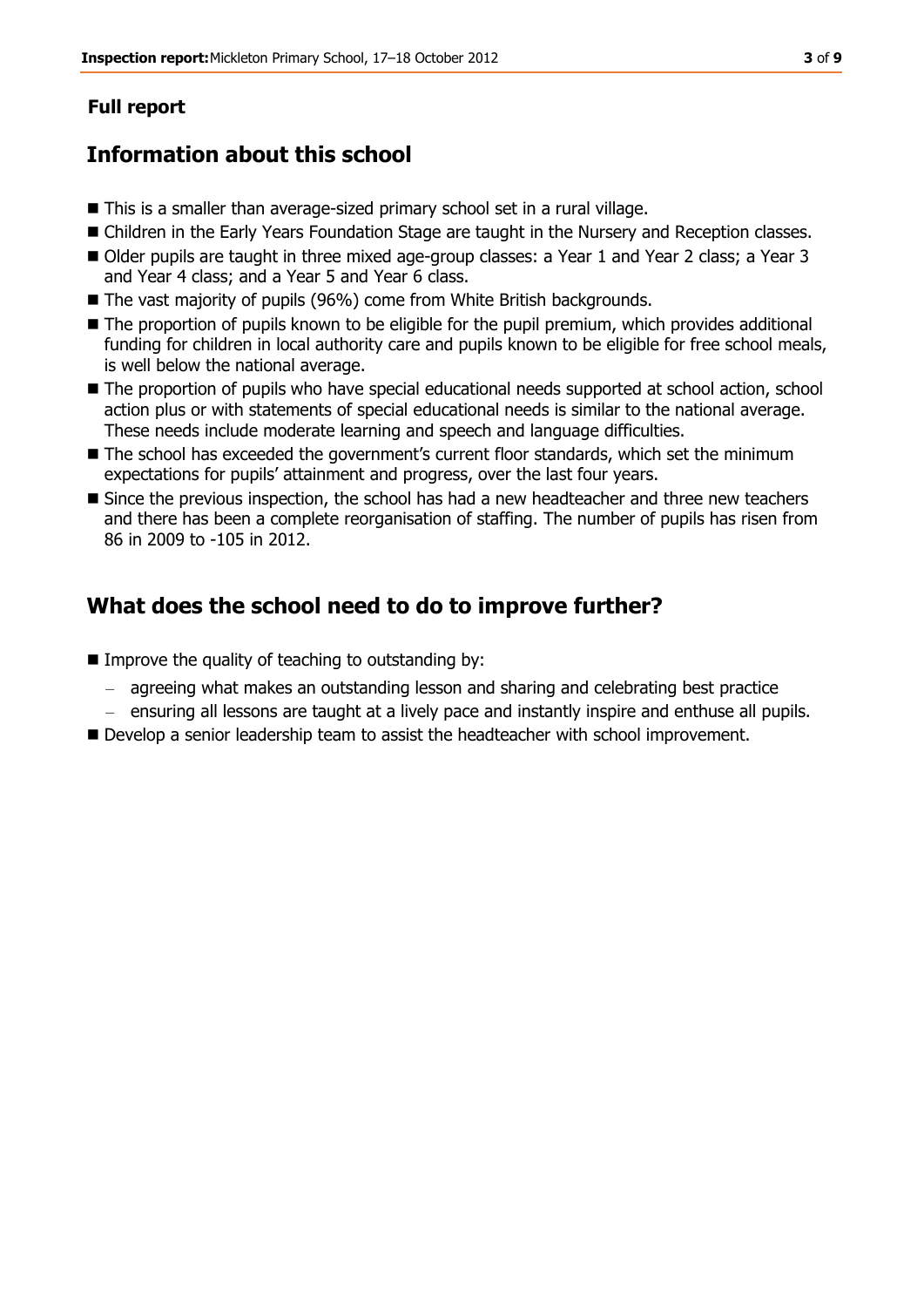### **Inspection judgements**

#### **The achievement of pupils is good**

- Children enter the Early Years Foundation Stage with skills and understanding that are broadly in line with those expected for their ages. Children make good progress in all the areas of learning and particularly in their personal, social and emotional development, as shown in their confident rendition of 'Big Red Combine Harvester' in front of a large audience at the harvest service.
- Nursery and Reception children develop a love of reading through inspirational storytelling and have lots of fun learning their letters and sounds. Pupils in Key Stage 1 know their letters and sounds really well and use these to sound out unfamiliar words. They can also retell the story in their own words, demonstrating a good understanding of what they have read. Similarly, older pupils in Key Stage 2 are highly skilled in reading and have developed very good comprehension skills and confidently discuss the techniques of authors such as Michael Morpurgo.
- The most recent information collected by the school shows that progress is good in all classes as pupils move through Years 1 to 6, with a few pupils making rapid progress in reading, writing and mathematics.
- The headteacher and staff know each pupil's individual needs, which are well catered for, and so all pupils, including those supported by the pupil premium funding, achieve well. Disabled pupils and those with special educational needs receive good quality support and carefully planned activities so that they achieve as well as their friends. More able pupils in Key Stage 2 receive additional challenging group work in mathematics and English to make sure they achieve their potential.
- Good learning and progress were observed in all classes. For example, pupils of various abilities in the Year 1 and Year 2 class made good progress in learning addition facts because activities were practical and very carefully adapted to ensure that all groups were effectively challenged. Year 5 and Year 6 pupils made good progress in understanding texts and new vocabulary when they were challenged to read passages about medieval market traders and were keen to discover the meaning of words such as 'pottle' and 'begrudge'.
- The parents and carers who completed the on-line survey in Parent View, and those spoken to individually, believe that their children are making better than expected progress and achieving well throughout the school.

#### **The quality of teaching is good**

- As a result of the headteacher's relentless drive to raise standards, the quality of teaching has improved since the previous inspection and is now good in all classes. Where teaching and learning are exceptional, this is due to very well planned lessons, with rapid pace and use of a variety of activities which fully engage and enthuse all pupils.
- During an outstanding English lesson, pupils in Years 5 and 6 were making exceptional progress as they thoroughly enjoyed writing acrostic poems about harvest. After an inspirational introduction from the teacher, they worked in ability groups where they were given wellmatched tasks. Those in need of additional support referred to 'Handy Help' boards for guidance with vocabulary and text structure. Pupils enthusiastically demonstrated how well they share ideas and work independently. The teacher provided excellent support with skilled questions and through regular checking of pupils' achievement.
- Staff who teach children in the Early Years Foundation Stage have effectively adapted their planning and observations to comply with the new curriculum for children of this age. Phonics teaching to children in Reception and pupils in Years 1 and 2 is precise and carefully adapted to suit different ability levels so pupils learn quickly. Early practical mathematical skills are also taught well in Reception. For example, after enjoying a 'Welly Wednesday Walk', children quickly learnt to sort colourful autumn leaves according to their shape, size and colour.
- **Teachers ensure pupils have many opportunities to practise their English and mathematical skills**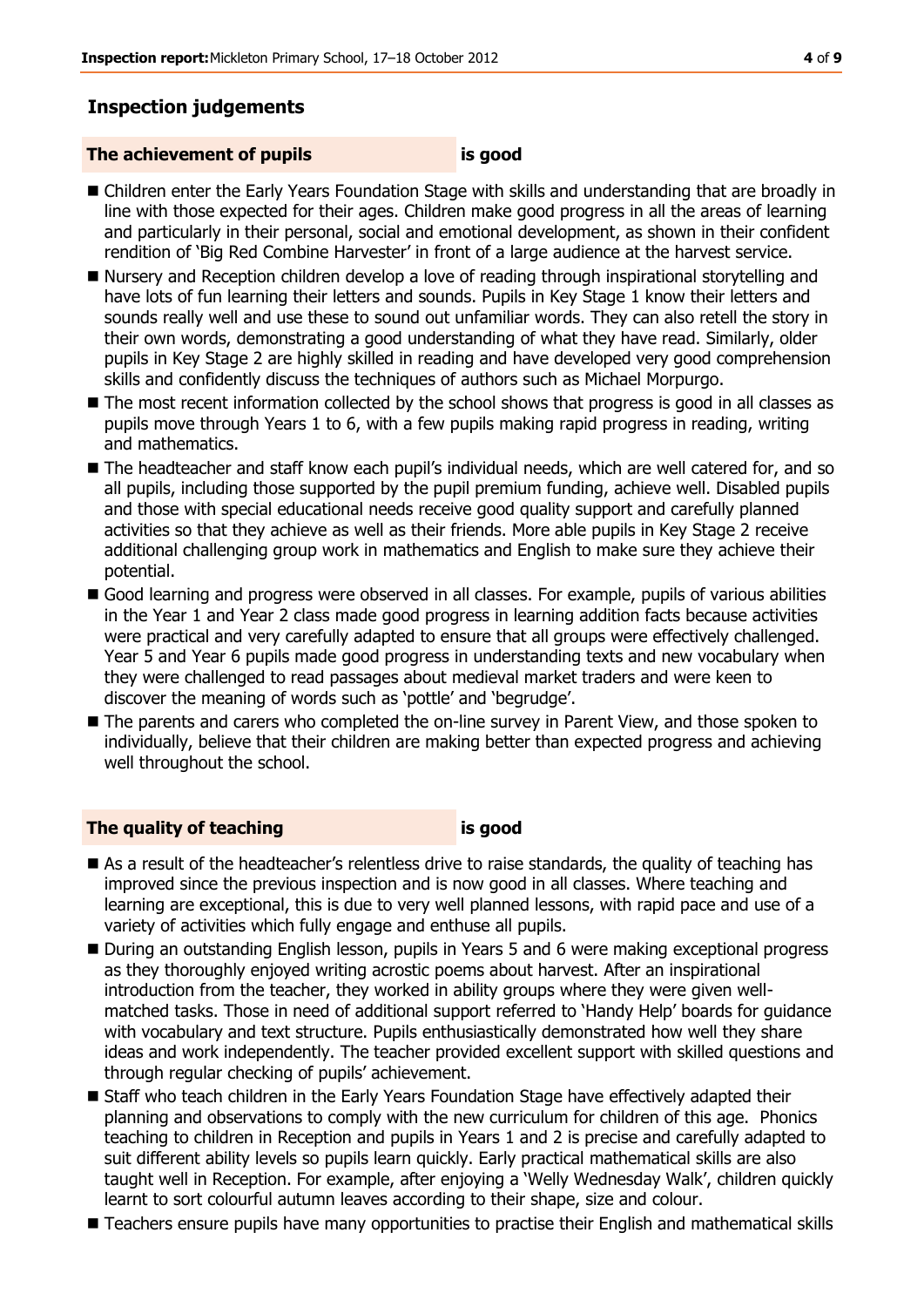in other subjects. For example, Year 3 and Year 4 pupils used their English skills to good effect when writing reports about Tudor life.

- Teachers check pupils' progress regularly and discuss their findings with the pupils who are very clear about how well they have done and what they need to do to improve. Accurate assessments mean that staff are very clear which pupils need extra help or harder work.
- Teaching assistants are skilled and well trained so they competently lead small group work matched to pupils' different abilities.
- Virtually every single parent and carer who completed the Parent view believe that their child is taught well at the school. They appreciate receiving termly letters and topic webs depicting what their children are learning.

#### **The behaviour and safety of pupils are outstanding**

- Pupils' outstanding behaviour around school, in lessons and outside the school is a major factor in ensuring that pupils make good progress in all year groups. Their very mature, sensible behaviour when walking through the village to perform their Harvest Festival service at the church was commented upon by members of the local community.
- The school is a welcoming and very safe environment for pupils. Parents and carers feel that pupils get on exceptionally well together and older pupils clearly enjoy caring for younger ones at lunchtime and in early morning 'Huff and Puff' sessions before school. Pupils have an excellent understanding of how to keep themselves safe and are very clear about the dangers of cyber bullying.
- The headteacher and staff have high expectations regarding pupils' behaviour and attitudes. Consequently, pupils show a high level of regard and respect for others. They are very aware of the different types of bullying but are adamant that there is no bullying of any kind in their school. They cannot recall any specific bullying incidents and say minor arguments can sometimes occur during lunchtime football matches but are quickly resolved.
- **Pupils say they really enjoy school and this is demonstrated in their excellent attitudes in lessons** and in their well above average attendance. Punctuality is very good and there are no instances of persistent absence.

#### **The leadership and management are good**

- The headteacher wasted no time in establishing his vision to improve the school. At the heart of this lay his conviction that satisfactory teaching was not good enough. Teachers' performance is monitored closely to ensure that all staff are working to the standards expected of them. The headteacher uses information from lesson observations, as well as data about pupils' progress, to decide whether teachers should be paid more.
- Improving teaching and learning has been the top priority and this has led to focused, effective professional development for all staff. The local authority has provided good support by carrying out joint lesson observations with the headteacher.
- Accurate and honest self-evaluation has enabled the headteacher to successfully implement the wide range of improvements since the previous inspection. As a result, there are much clearer ways to measure pupils' progress, good systems to provide extra support for more and less able pupils, and a considerable rise in standards and in the number of pupils attending the school.
- Teachers have attended training to makes sure they can lead subjects such as English and mathematics effectively and they are all highly committed to school improvement. The headteacher ensured good teaching across the school before giving teachers additional responsibilities. The next step is to establish a senior leadership team to support the headteacher in his determination to lead an outstanding school.
- The curriculum provides all pupils with a good range of learning experiences. It promotes pupils' spiritual, moral, social and cultural development very effectively and this is evident in their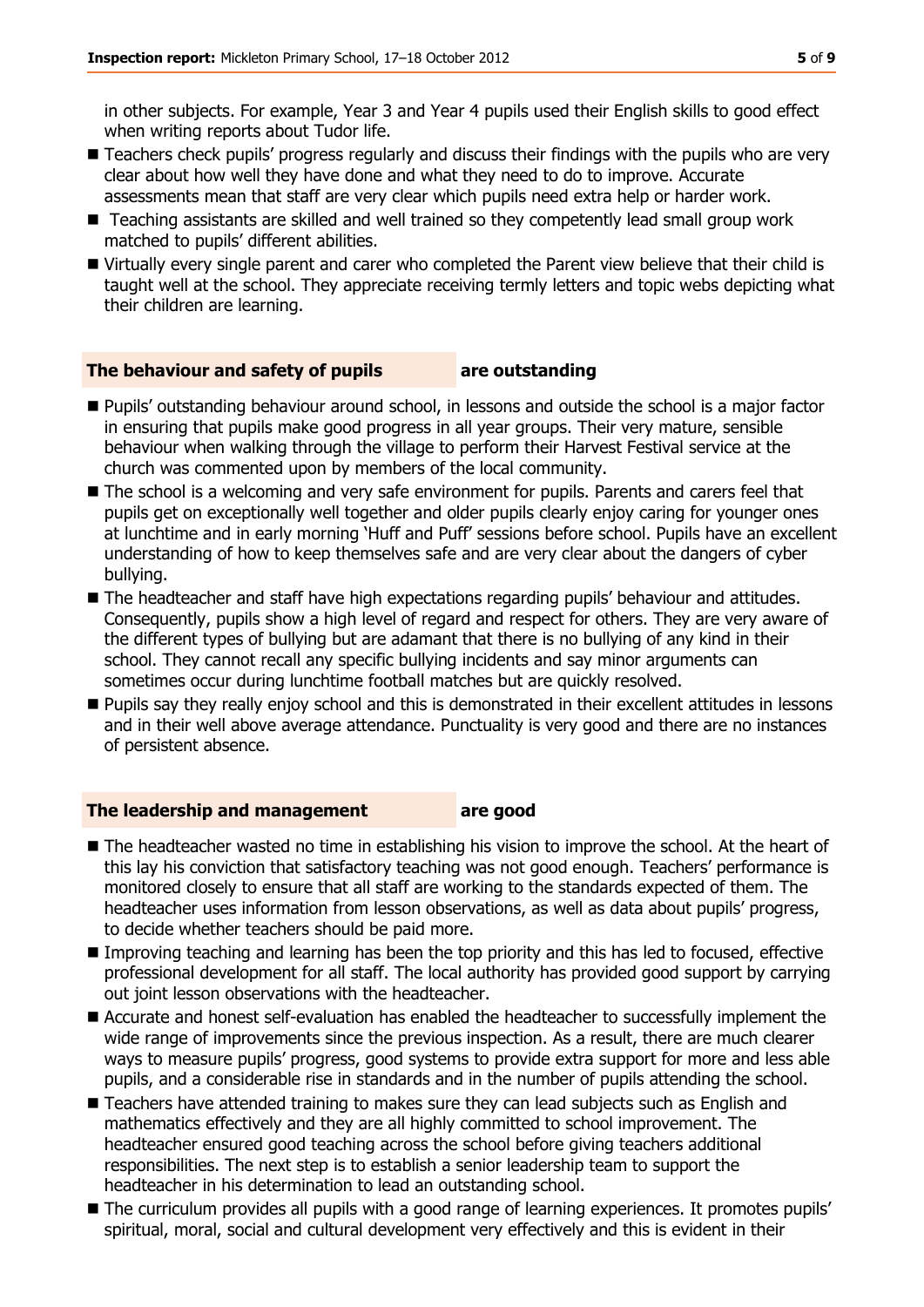outstanding behaviour and respect for others. Music is a strong feature because the music leader is highly talented and leads the subject with infectious enthusiasm. Very good use is made of the wonderful outdoor space at the school to grow vegetables and play sport. Pupils enjoy netball matches, football tournaments, cross-country events and floorball contests.

Almost every parent and carer is very positive about how successfully the school supports their children's education and would recommend it to others. They say that the school has improved tremendously under the leadership of the new headteacher and are also impressed with the way the school now involves the local community in its work.

#### **The governance of the school:**

- is good and governors ask challenging questions about the school's effectiveness. They receive regular reports from the headteacher and make frequent visits to the school
- knows about the quality of teaching in the school through discussions, learning walks and through assessment information about how well pupils are doing compared to others
- has, in conjunction with the headteacher, improved the school's finances through prudent management
- keeps a close eye on the pupil premium money to ensure it is being used wisely and have authorised additional classroom support for pupils in danger of underachieving. For example, in the 2012 national tests, two Year 6 pupils attained Level 4 because of good additional support
- is led effectively by the chair of governors who constantly reviews its practices and ensures that all governors are professionally trained and developed.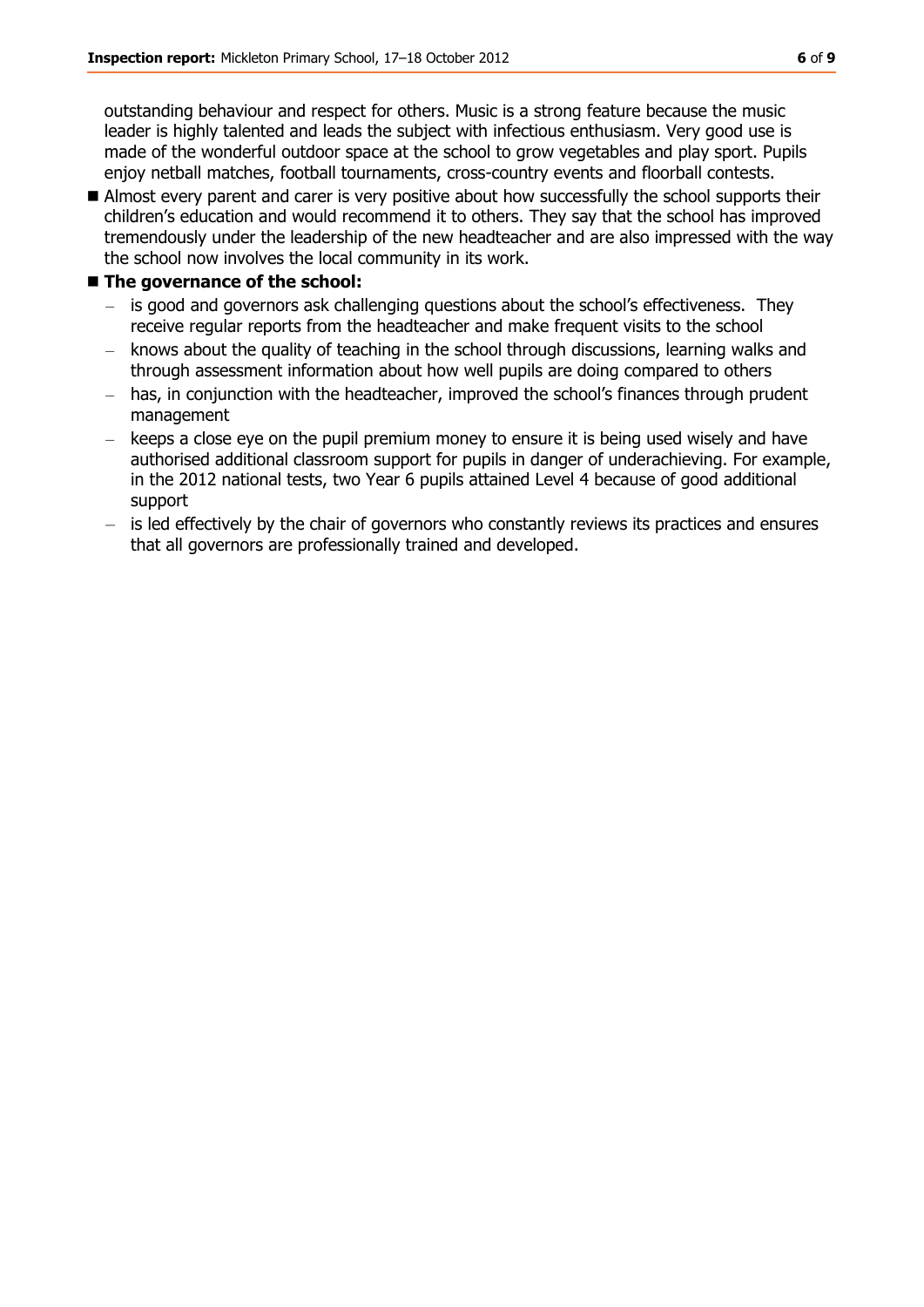# **What inspection judgements mean**

| <b>School</b> |                                |                                                                                                                                                                                                                                                                                                                                                                         |
|---------------|--------------------------------|-------------------------------------------------------------------------------------------------------------------------------------------------------------------------------------------------------------------------------------------------------------------------------------------------------------------------------------------------------------------------|
| Grade         | <b>Judgement</b>               | <b>Description</b>                                                                                                                                                                                                                                                                                                                                                      |
| Grade 1       | Outstanding                    | An outstanding school is highly effective in delivering outcomes<br>that provide exceptionally well for all its pupils' needs. This ensures<br>that pupils are very well equipped for the next stage of their<br>education, training or employment.                                                                                                                     |
| Grade 2       | Good                           | A good school is effective in delivering outcomes that provide well<br>for all its pupils' needs. Pupils are well prepared for the next stage<br>of their education, training or employment.                                                                                                                                                                            |
| Grade 3       | <b>Requires</b><br>improvement | A school that requires improvement is not yet a good school, but it<br>is not inadequate. This school will receive a full inspection within<br>24 months from the date of this inspection.                                                                                                                                                                              |
| Grade 4       | Inadequate                     | A school that has serious weaknesses is inadequate overall and<br>requires significant improvement but leadership and management<br>are judged to be Grade 3 or better. This school will receive regular<br>monitoring by Ofsted inspectors.                                                                                                                            |
|               |                                | A school that requires special measures is one where the school is<br>failing to give its pupils an acceptable standard of education and<br>the school's leaders, managers or governors have not<br>demonstrated that they have the capacity to secure the necessary<br>improvement in the school. This school will receive regular<br>monitoring by Ofsted inspectors. |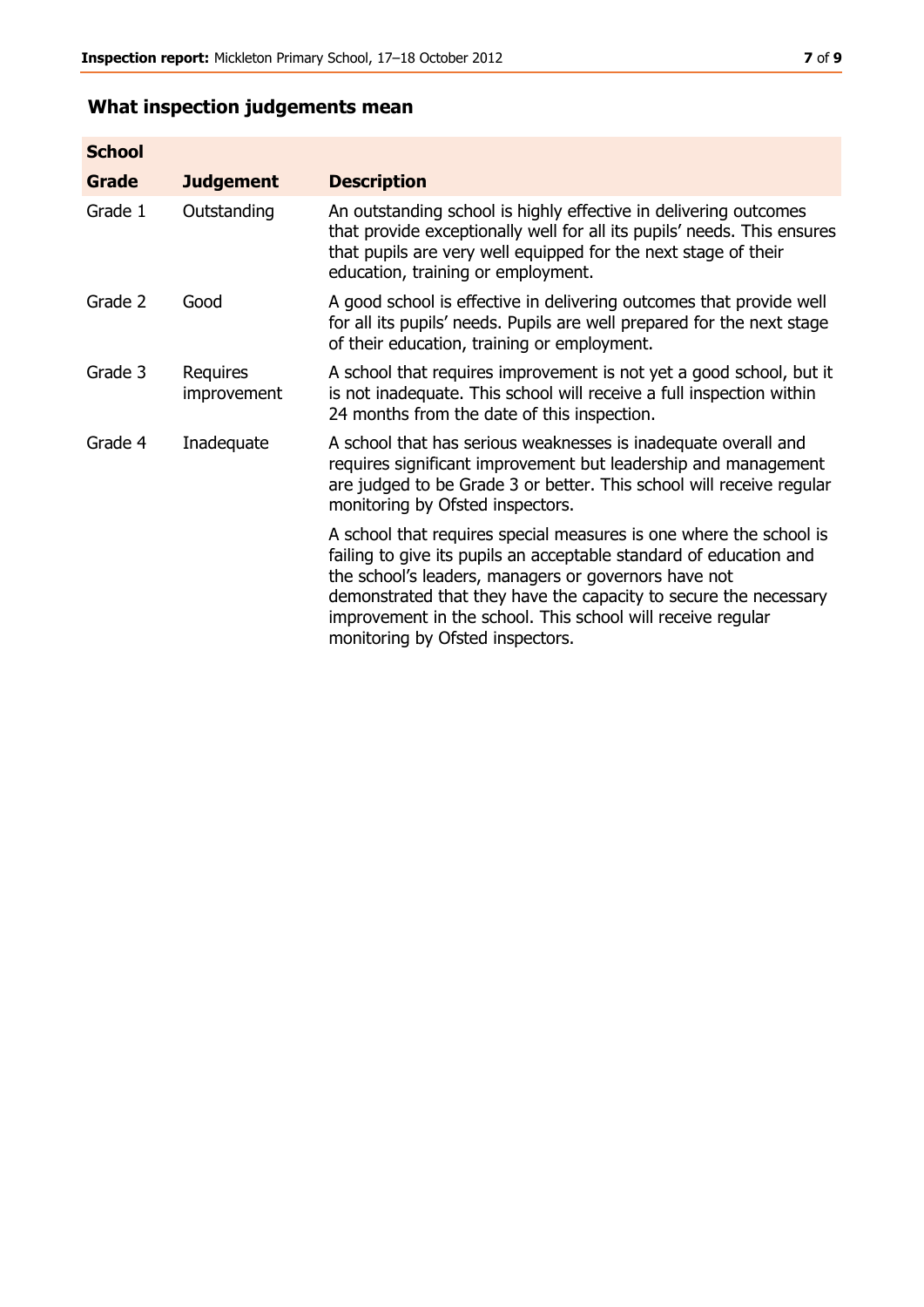### **School details**

| Unique reference number  | 115533          |
|--------------------------|-----------------|
| <b>Local authority</b>   | Gloucestershire |
| <b>Inspection number</b> | 401516          |

This inspection of the school was carried out under section 5 of the Education Act 2005.

| <b>Type of school</b>                      | Primary                       |
|--------------------------------------------|-------------------------------|
| <b>School category</b>                     | Community                     |
| Age range of pupils                        | $3 - 11$                      |
| <b>Gender of pupils</b>                    | Mixed                         |
| <b>Number of pupils on the school roll</b> | 105                           |
| <b>Appropriate authority</b>               | The governing body            |
| <b>Chair</b>                               | <b>Barry Metcalfe</b>         |
| <b>Headteacher</b>                         | Adrian Webb                   |
| Date of previous school inspection         | 30 September-1 October 2009   |
| <b>Telephone number</b>                    | 01386 438393                  |
| <b>Fax number</b>                          | 01386 438393                  |
| <b>Email address</b>                       | admin@mickleton.gloucs.sch.uk |